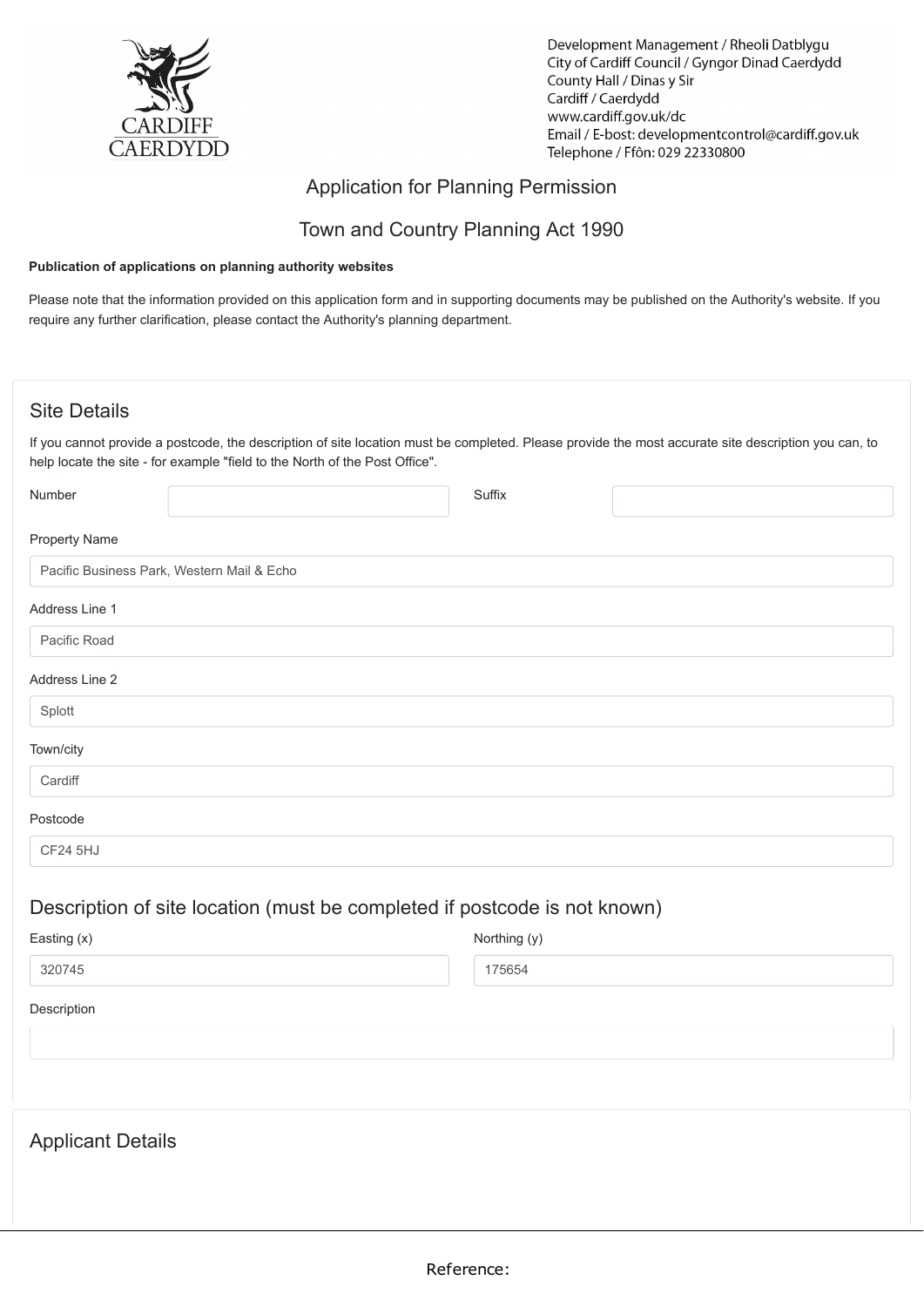### Name/Company

#### Title

| $\cdots$   |  |  |
|------------|--|--|
| Mr         |  |  |
| First name |  |  |
| M          |  |  |
| Surname    |  |  |
| Ovens      |  |  |
|            |  |  |

#### Company Name

Ribston

### Address

#### Address line 1

Unit 402, Vox Studios,

#### Address line 2

1-45 Durham Street

#### Address line 3

### Vauxhall

#### Town/City

London

#### **Country**

Postcode

SE11 5JH

Are you an agent acting on behalf of the applicant?

Yes  $O$  No

### Contact Details

#### Primary number

07734810709

#### Secondary number

#### Email address

andrew@franksandtoms.com

### Agent Details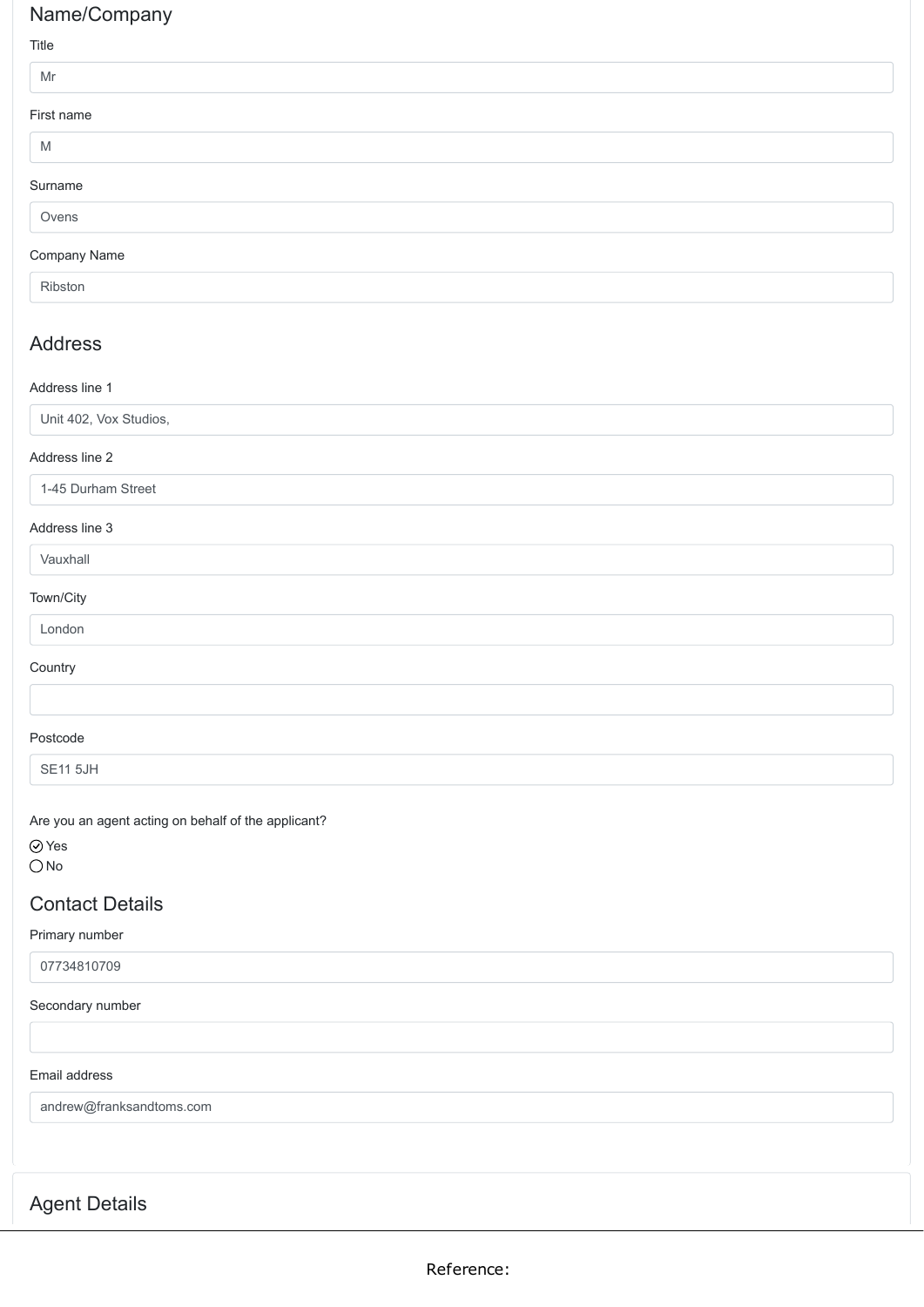## Name/Company

#### Title

| Mr           |  |  |
|--------------|--|--|
| First name   |  |  |
| Andrew       |  |  |
| Surname      |  |  |
| <b>Bates</b> |  |  |
| Company Name |  |  |

franksandtoms architects

### Address

#### Address line 1

8 St Andrews Crescent

#### Address line 2

#### Address line 3

| Town/City |
|-----------|
|-----------|

| ×<br><br>×<br>v<br>× |  |
|----------------------|--|

#### **Country**

Wales

#### Postcode

CF10 3DD

### Contact Details

#### Primary number

07734810709

### Secondary number

### Email address

andrew@franksandtoms.com

### Site Area

### What is the site area?

8552.00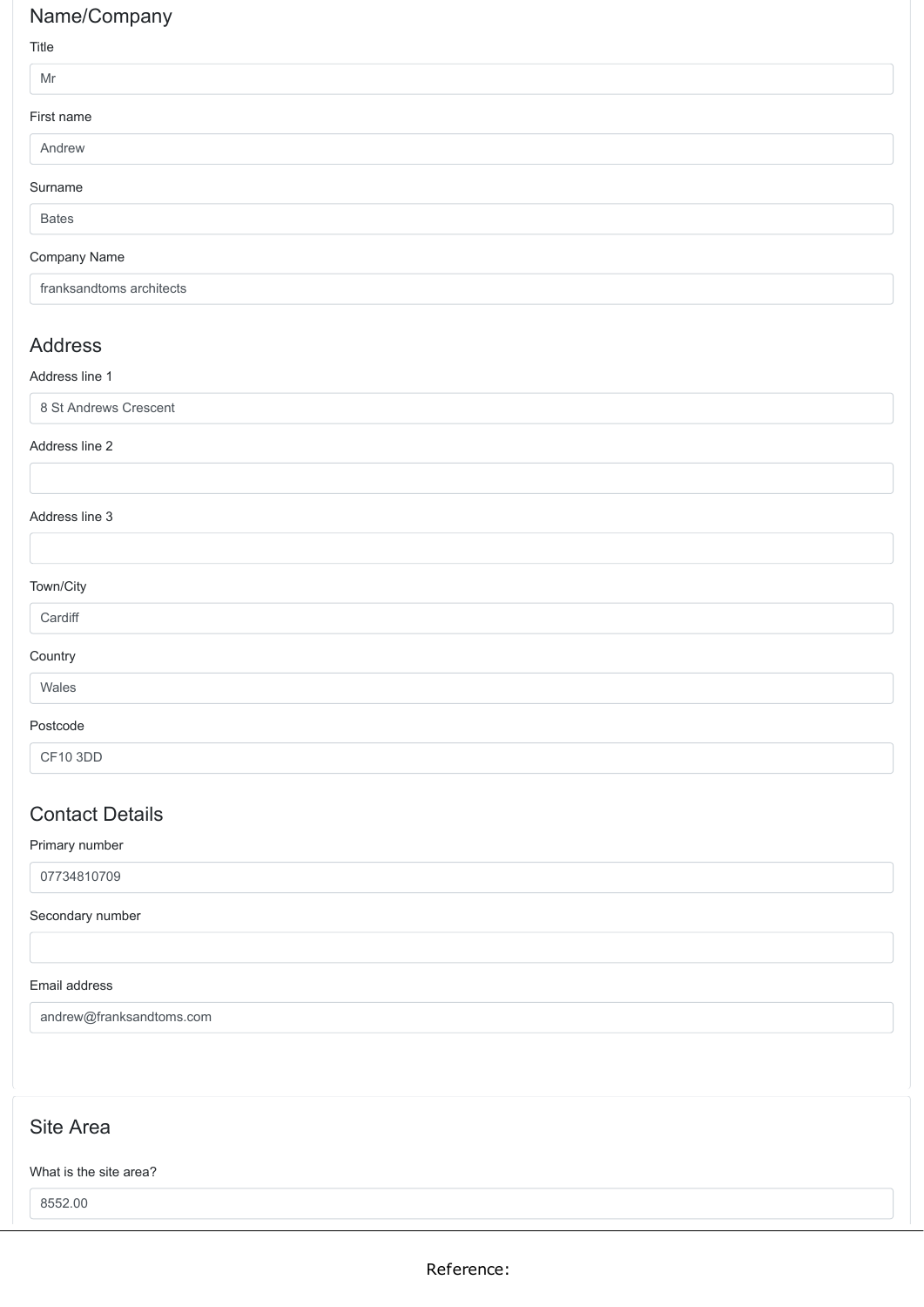#### **Scale**

Sq. metres

Does your proposal involve the construction of a new building which would result in the loss or gain of public open space?

 $\bigcap$  Yes No

### Description of the Proposal

#### **Description**

Please describe the proposed development including any change of use

PROPOSED CONSTRUCTION OF 5NO. BLOCKS OF COMMERCIAL UNITS, INCLUDING ACCESS, VEHICULAR PARKING, CYCLE AND REFUSE STORES, SOFT LANDSCAPING AND ASSOCIATED WORKS.

Has the work or change of use already started?

○ Yes No

### Existing Use

Please describe the current use of the site

Vacant

Is the site currently vacant?

Yes

 $\bigcirc$  No

If Yes, please describe the last use of the site

Formerly part of the curtilage of Western Mail and Echo Printworks.

When did this use end (if known)?

DD/MM/YYYY

#### **Does the proposal involve any of the following?**

Land which is known or suspected to be contaminated for all or part of the site

 $\bigcap$  Yes

 $\odot$ No

A proposed use that would be particularly vulnerable to the presence of contamination

Yes

 $\odot$ No

#### **Application advice**

If you have said Yes to any of the above, you will need to submit an appropriate contamination assessment.

Does your proposal involve the construction of a new building?

⊙ Yes

O<sub>No</sub>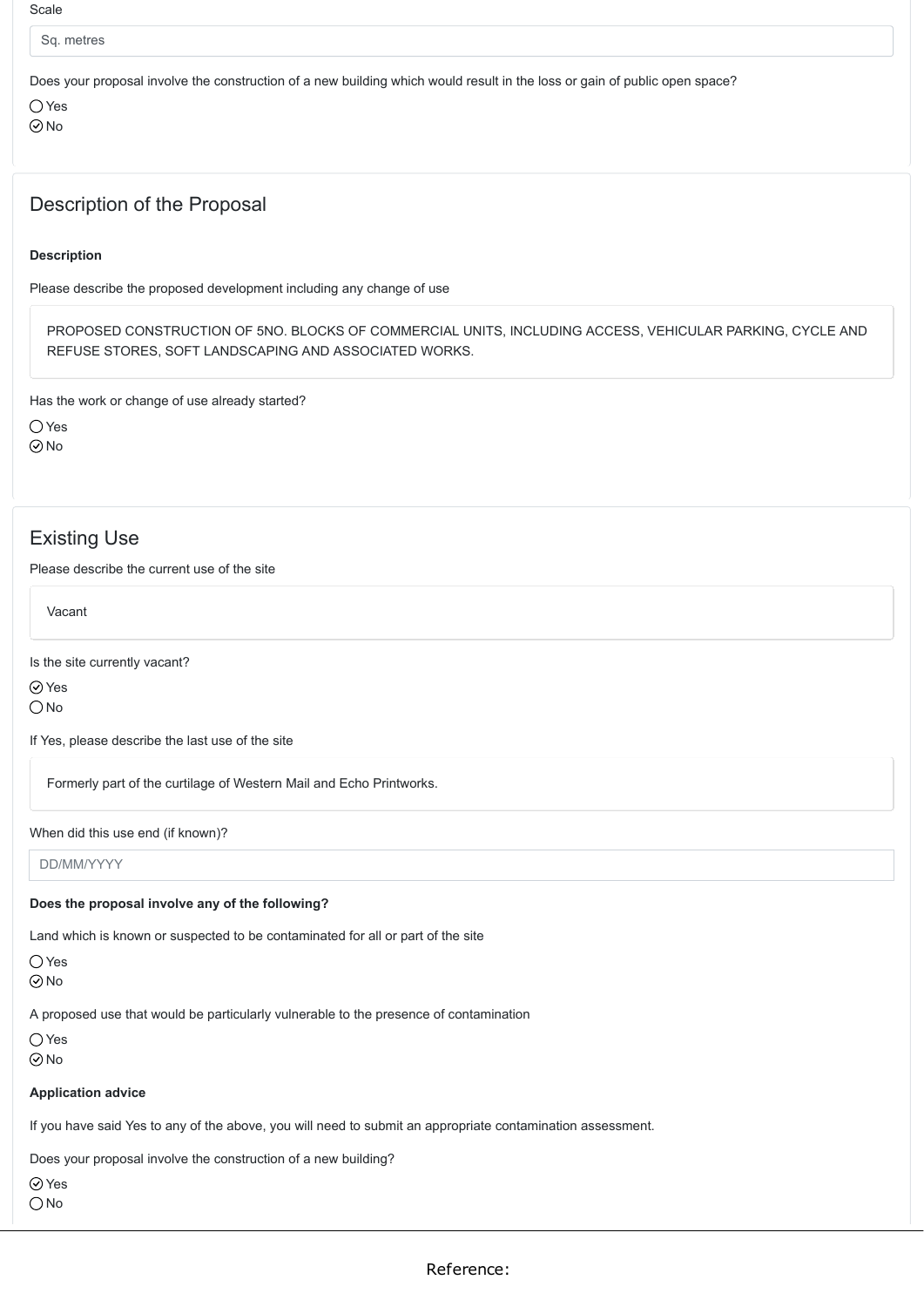If Yes, please complete the following information regarding the element of the site area which is in previously developed land or greenfield land

Area of previously developed land proposed for new development

| 0.85                                                 |  |
|------------------------------------------------------|--|
| Area of greenfield land proposed for new development |  |

0.00 hectares **hectares** 

### **Materials**

Does the proposed development require any materials to be used in the build?

**⊘**Yes  $\bigcirc$  No

Please provide a description of existing and proposed materials and finishes to be used in the build (including type, colour and name for each material)

**Type:**

Walls

**Existing materials and finishes:** N/A

**Proposed materials and finishes:**

Walls: Blue facing brickwork and Eurobond panels mid grey trims and flashings, dark grey cappings Glazing and Entrance Door: Dark Grey Polyester Powder Coated; Doors: Dark grey PPC composite insulated to rear elevations; Windows and Doors: Mid grey Colourcoat finish; Shutter Doors: Dark grey finish; Entrance Canopy: PPC mid grey; Fascias: White flat pannel soffit.

Are you supplying additional information on submitted plans, drawings or a design and access statement?

**⊘**Yes

 $\bigcap$ No

If Yes, please state references for the plans, drawings and/or design and access statement

Drawings Ref: 3013-24-210 3013-24-211 3013-24-212 3013-24-213 3013-24-214

### Pedestrian and Vehicle Access, Roads and Rights of Way

Is a new or altered vehicle or pedestrian access proposed to or from the public highway?

 $\bigcap$  Yes  $\odot$  No

Are there any new public roads to be provided within the site?

○ Yes

 $\odot$ No

Are there any new public rights of way to be provided within or adjacent to the site?

 $\bigcirc$  Yes

 $\odot$ No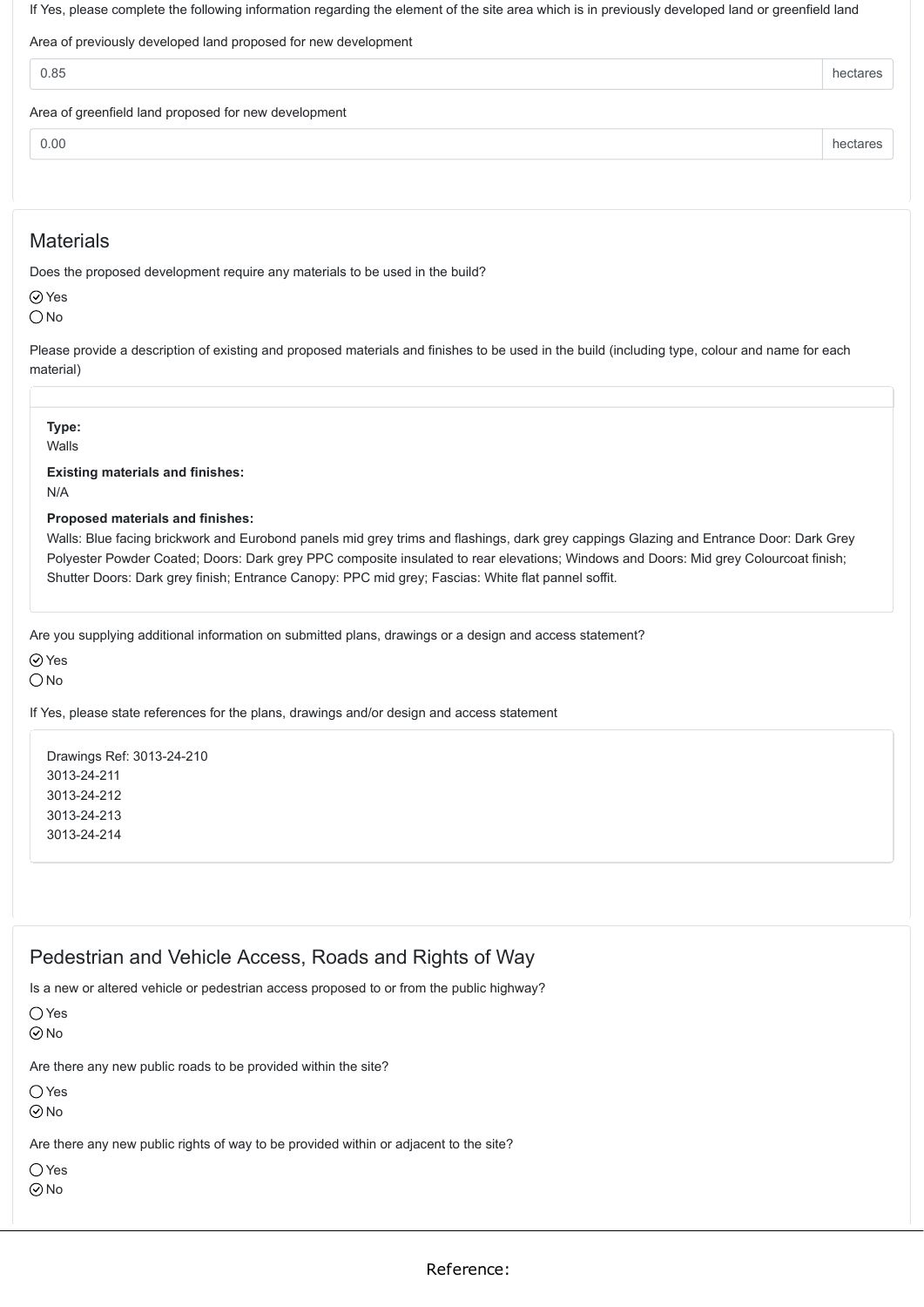Do the proposals require any diversions/extinguishments and/or creation of rights of way?

Yes  $\odot$ No

**Please show details of any existing or proposed rights of way on or adjacent to the site, as well as any alterations to pedestrian and vehicle access, on your plans or drawings.**

### Vehicle Parking

Is vehicle parking relevant to this proposal?

⊙ Yes

 $\bigcap$ No

**Please provide information on the existing and proposed number of on-site parking and cycling spaces on your plans.**

### Trees and Hedges

Are there trees or hedges on the proposed development site?

 $\bigcap$  Yes  $\odot$  No

And/or: Are there trees or hedges on land adjacent to the proposed development site that could influence the development or might be important as part of the local landscape character?

 $\bigcap$  Yes  $\odot$ No

**If Yes to either or both of the above, you will need to provide a full tree survey with accompanying plan before your application can be determined. Your local planning authority should make clear on its website what the survey should contain, in accordance with the current 'BS5837: Trees in relation to design, demolition and construction - Recommendations'**

### Assessment of Flood Risk

Is the site within an area at risk of flooding?

 $\bigcap$  Yes  $\odot$  No

[Refer to the Welsh Government's Development Advice Maps website](https://naturalresources.wales/floodriskmap?lang=en).

Is your proposal within 20 metres of a watercourse (e.g. river, stream or beck)?

 $\bigcirc$  Yes

 $\odot$ No

Will the proposal increase the flood risk elsewhere?

 $\bigcap$  Yes

 $\odot$  No

**From 7 January 2019, all new developments of more than 1 dwelling house or where the construction area is 100 square metres or more, require Sustainable Drainage Systems (SuDS) for surface water designed and built in accordance with the Welsh Ministers' Statutory [SuDS Standards. SuDS Schemes must be approved by your local authority acting in its SuDS Approving Body \(SAB\) role. Please con](https://gov.wales/topics/environmentcountryside/epq/flooding/drainage/?lang=en)tact your local authority for details of how to apply.**

How will surface water be disposed of?

 $\vee$  Sustainable drainage system

Existing water course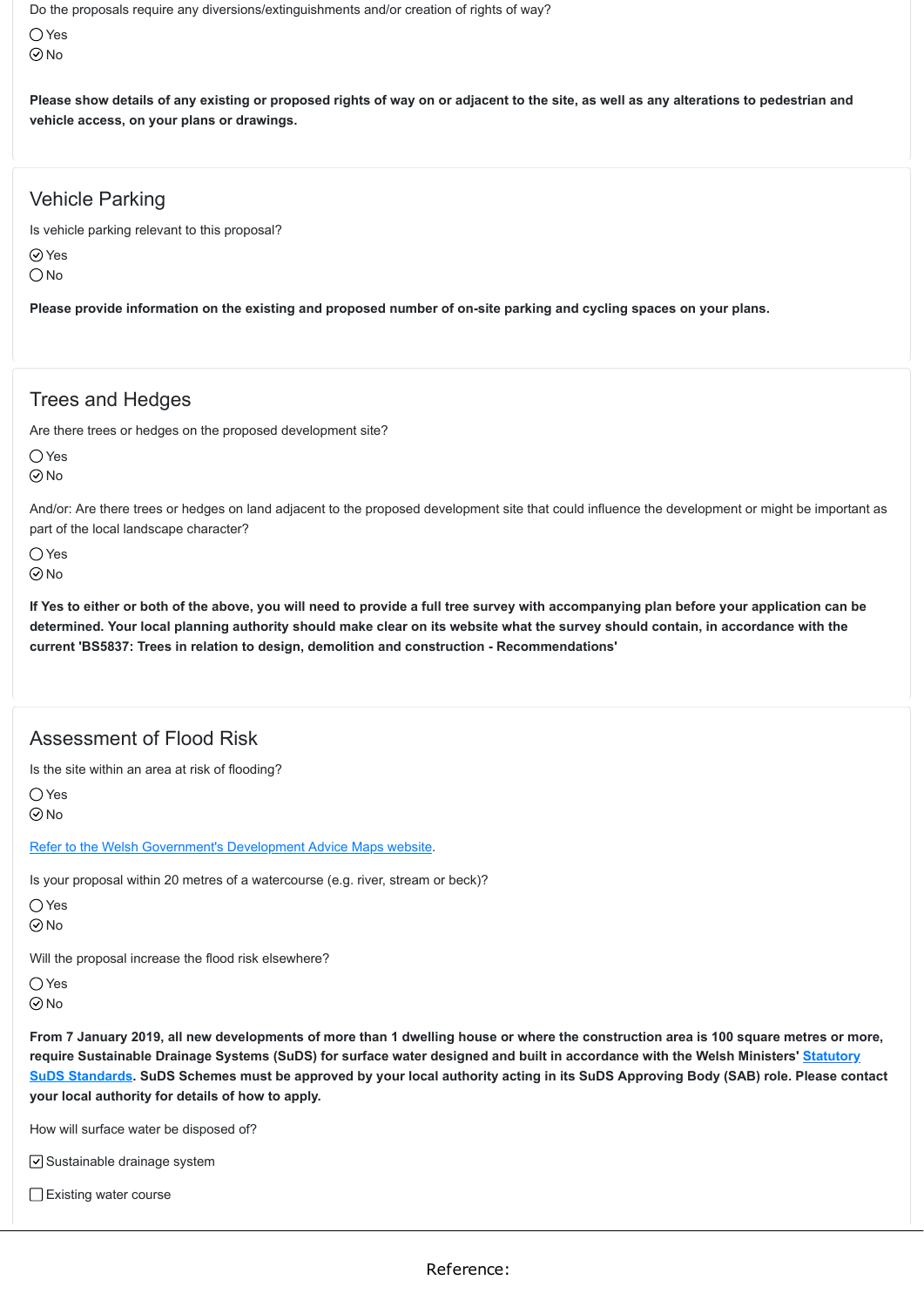□ Soakaway

□ Main sewer

Pond/lake

### Biodiversity and Geological Conservation

**To assist in answering the following questions refer to the help text. The help text provides further information on when there is a reasonable likelihood that any important biodiversity or geological conservation features may be present or nearby and whether they are likely to be affected by your proposals.**

**Having referred to the help text, is there a reasonable likelihood of the following being affected adversely or conserved and enhanced within the application site, or on land adjacent to or near the application site?**

a) Protected and priority species

- $\bigcirc$  Yes, on the development site
- Yes, on land adjacent to or near the proposed development
- $\odot$ No

b) Designated sites, important habitats or other biodiversity features

 $\bigcirc$  Yes, on the development site

- O Yes, on land adjacent to or near the proposed development
- $\odot$ No

c) Features of geological conservation importance

Yes, on the development site

Yes, on land adjacent to or near the proposed development  $\odot$ No

#### **Supporting information requirements**

Where a development proposal is likely to affect features of biodiversity or geological conservation interest, you will need to submit, with the application, sufficient information and assessments to allow the local planning authority to determine the proposal.

Failure to submit all information required will result in your application being deemed invalid. It will not be considered valid until all information required by the local planning authority has been submitted.

Your local planning authority will be able to advise on the content of any assessments that may be required.

### Foul Sewage

Please state how foul sewage is to be disposed of:

 $\boxed{\mathsf{v}}$  Mains sewer

□ Septic tank

Package treatment plant

- $\bigcap$  Cess pit
- □ Other
- Unknown

Are you proposing to connect to the existing drainage system?

Yes

 $\bigcirc$  No

Unknown

If Yes, please include the details of the existing system on the application drawings and state the plan(s)/drawing(s) references

Dwg No.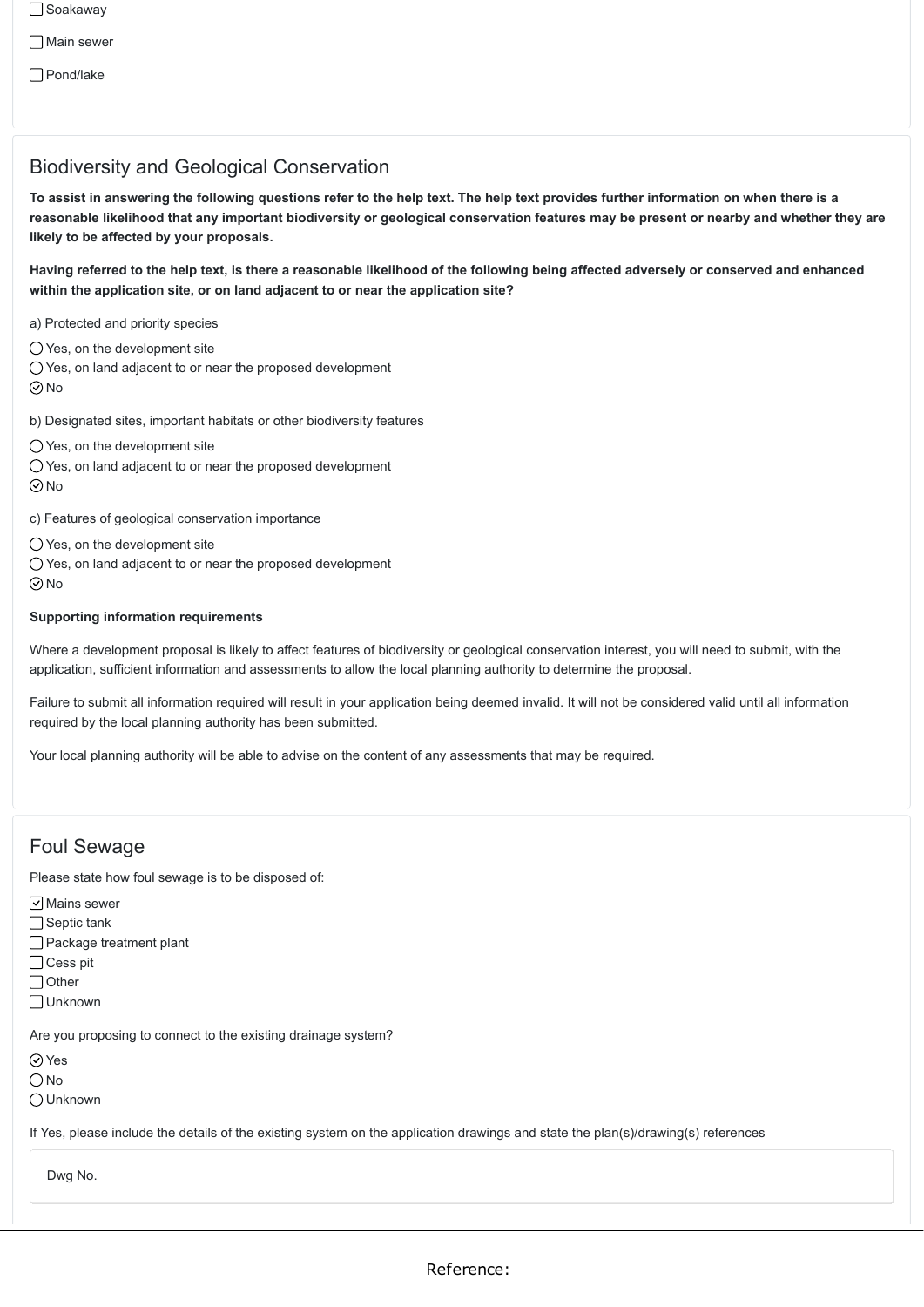### Waste Storage and Collection

Do the plans incorporate areas to store and aid the collection of waste and have arrangements been made for the separate storage and collection of recyclable waste?

Yes  $\bigcap$  No

If Yes, please provide details:

Timber fenced enclosures, with grey coloured access doors.

### Trade Effluent

Does the proposal involve the need to dispose of trade effluents or trade waste?

Yes

O<sub>No</sub>

If Yes, please describe the nature, volume and means of disposal of trade effluents or waste

Private

### Residential/Dwelling Units

Does your proposal include the gain, loss or change of use of residential units?

O Yes  $\odot$ No

### All Types of Development: Non-Residential Floorspace

Does your proposal involve the loss, gain or change of use of non-residential floorspace?

Yes

 $\bigcirc$  No

If you have answered Yes to the question above please add details in the following table:

**Use Class:** B1 - Business **Existing gross internal floorspace (square metres):** 0 **Gross internal floorspace to be lost by change of use or demolition (square metres):** 0 **Total gross internal floorspace proposed (including change of use) (square metres):** 3055

**Net additional gross internal floorspace following development (square metres):** 3055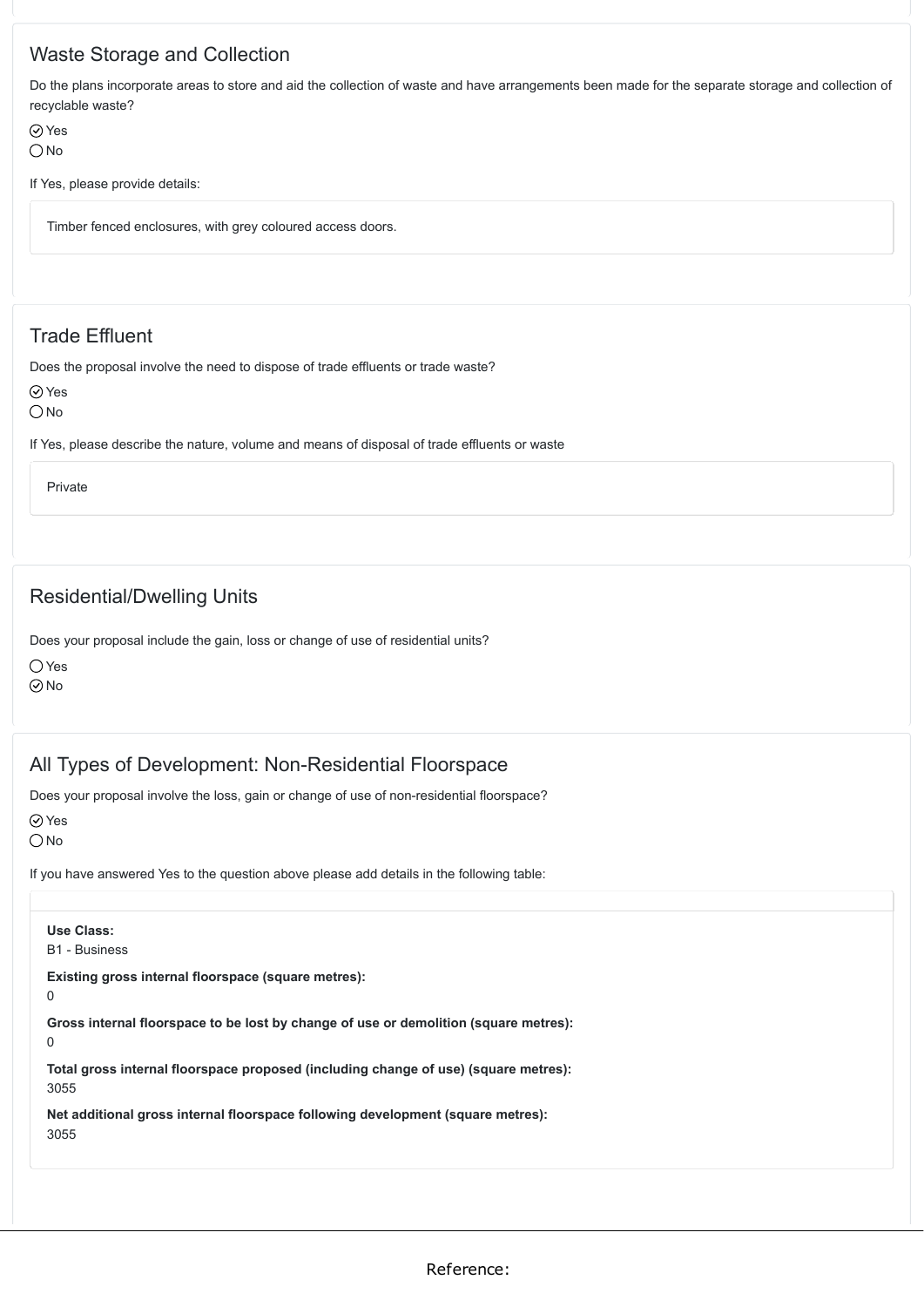| floorspace (square)<br>metres) | Totals Existing gross internal Gross internal floorspace to be lost<br>by change of use or demolition<br>(square metres) | Total gross new internal floorspace<br>proposed (including changes of use)<br>(square metres) | Net additional gross internal<br>floorspace following development<br>(square metres) |
|--------------------------------|--------------------------------------------------------------------------------------------------------------------------|-----------------------------------------------------------------------------------------------|--------------------------------------------------------------------------------------|
|                                | 0                                                                                                                        | 3055                                                                                          | 3055                                                                                 |
|                                | For hotels, residential institutions and hostels please additionally indicate the loss or gain of rooms:                 |                                                                                               |                                                                                      |

### Employment

Will the proposed development require the employment of any staff?

 $\bigcap$  Yes  $\odot$ No

### Hours of Opening

Are Hours of Opening relevant to this proposal?

Yes

 $\odot$ No

### Industrial or Commercial Processes and Machinery

Does this proposal involve the carrying out of industrial or commercial activities and processes?

⊘ Yes

 $\bigcirc$  No

Please describe the activities and processes which would be carried out on the site and the end products including plant, ventilation or air conditioning. Please include the type of machinery which may be installed on site:

Light Industrial Processes - Unknown specifics at this stage and will depend on individual occupiers of the proposed units.

Is the proposal for a waste management development?

○Yes  $\odot$ No

### Renewable and Low Carbon Energy

Does your proposal involve the installation of a standalone renewable or low-carbon energy development?

 $\bigcap$  Yes  $\odot$ No

### Hazardous Substances

Does the proposal involve the use or storage of Hazardous Substances?

Yes  $\odot$ No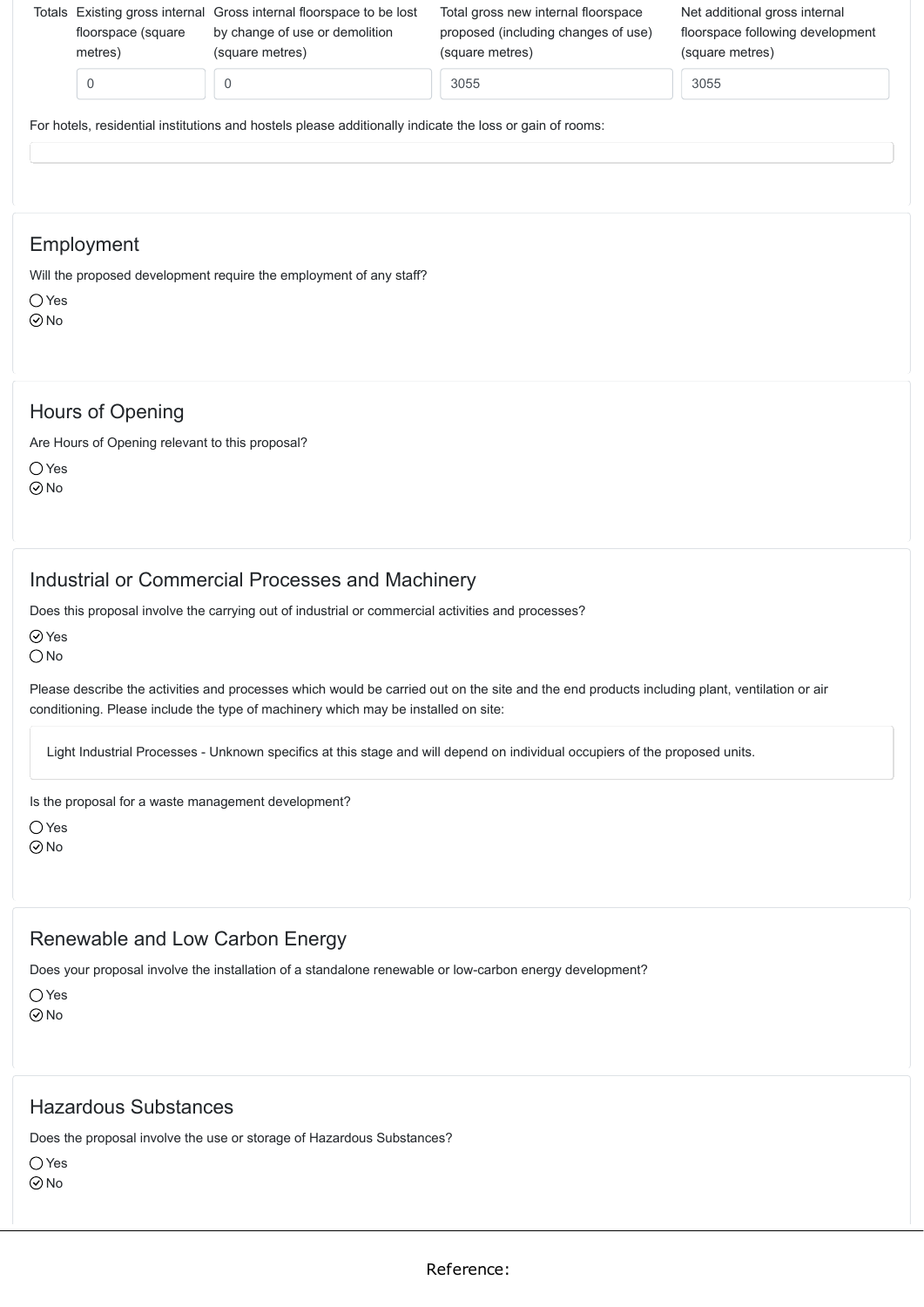### Neighbour and Community Consultation

Have you consulted your neighbours or the local community about the proposal?

⊙ Yes  $\bigcirc$  No

If Yes, please provide details

PAC - Site notices, letter notification to immediate neighbours and newspaper advertisement detailing 28 day consultation period.

### Site Visit

Can the site be seen from a public road, public footpath, bridleway or other public land?

 $\bigcap$  Yes

No

If the planning authority needs to make an appointment to carry out a site visit, whom should they contact? (Please select only one)

 $\odot$  The agent

 $\bigcap$  The applicant

 $\bigcirc$  Other person

### Pre-application Advice

Has pre-application advice been sought from the local planning authority about this application?

 $\bigcirc$  Yes

 $\odot$ No

### Authority Employee/Member

**With respect to the Authority, is the applicant or agent one of the following:**

**(a) a member of staff**

**(b) an elected member**

**(c) related to a member of staff**

**(d) related to an elected member**

Do any of these statements apply to you?

 $\bigcirc$  Yes  $\odot$ No

### Ownership Certificates

Town and Country Planning (Development Management Procedure) (Wales) Order 2012 **Please answer the following questions to determine which Certificate of Ownership you need to complete: A,B,C or D.**

Are you the sole owner of ALL the land?

Yes

 $\bigcap$ No

Certificate of Ownership - Certificate A